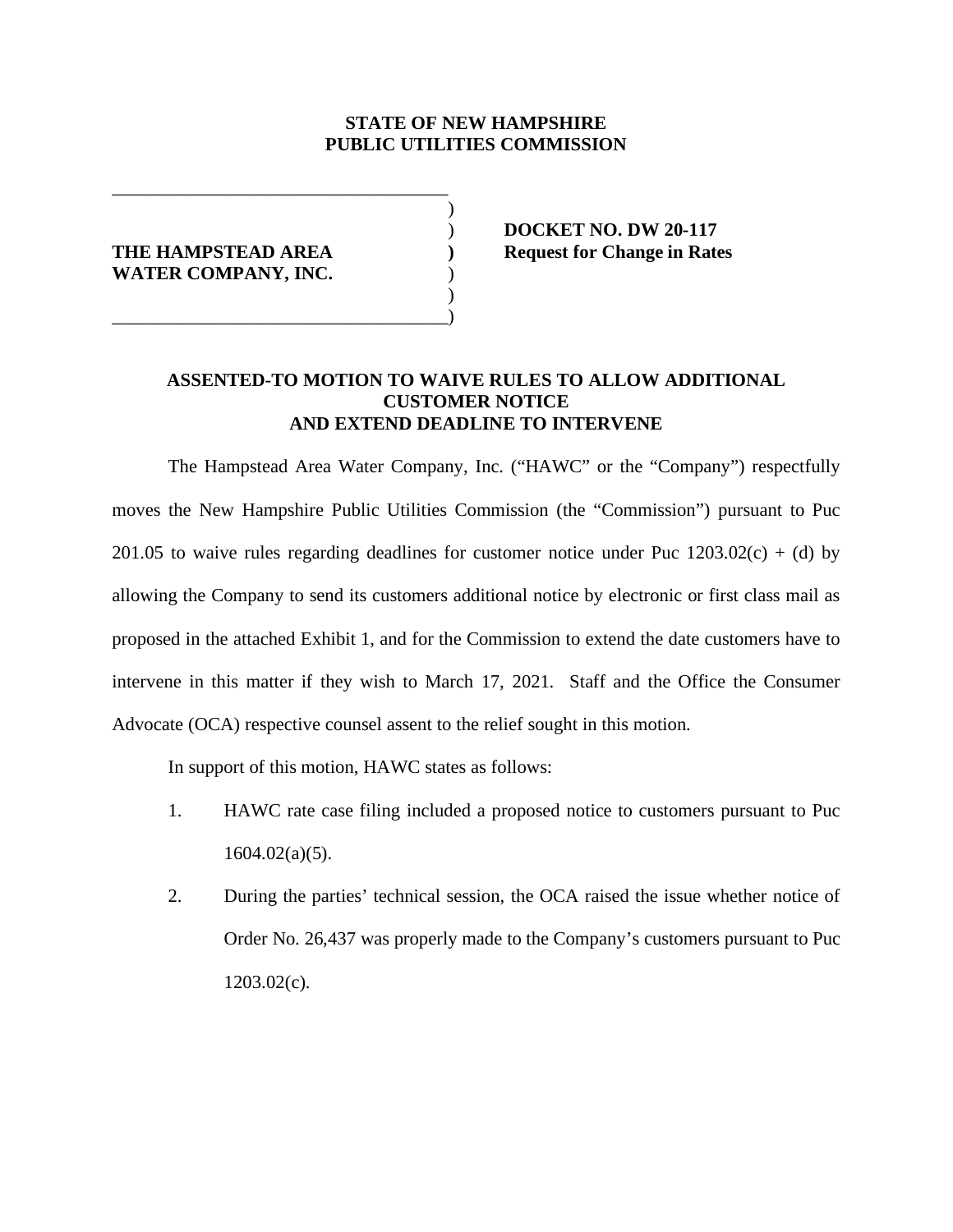- 3. The Company satisfied Puc 1604.03 (Publication of Proposed Rate Change) by publication of Order No. 26,437 on the Company's website pursuant to Puc 203.12, in addition to publication on the Commission's website. See docket entry tab #11. The Company has agreed to repost the notice on the Company's website "Alert & Notice" box section in addition to the "News" section where it currently resides.
- 4. After discussion with OCA and Staff at the technical session, the Company agreed to seek Commission approval to send direct notice to its customers as contained in the attached Exhibit 1 which extends the deadline for customers to intervene into this matter to March 26, 2021.
- 5. The requested rule waiver serves the public interest by providing customers additional notice of this proceeding and extending the deadline to intervene. If allowed, this waiver will not disrupt the orderly and efficient resolution of this matter because it will not alter the timeframe to complete this matter and will not alter the forthcoming procedural schedule the parties discussed at the technical session.
- 6. The purpose of rule Puc 1203.02(c) would be satisfied by the relief sought in this motion.
- 7. Should the Commission grant this motion, the Company requests that it have 3 business days from the date of such approval to provide its customers direct notice as contained in Exhibit 1, either by electronic mail, or by first class mail for those the Company does not have an email address for.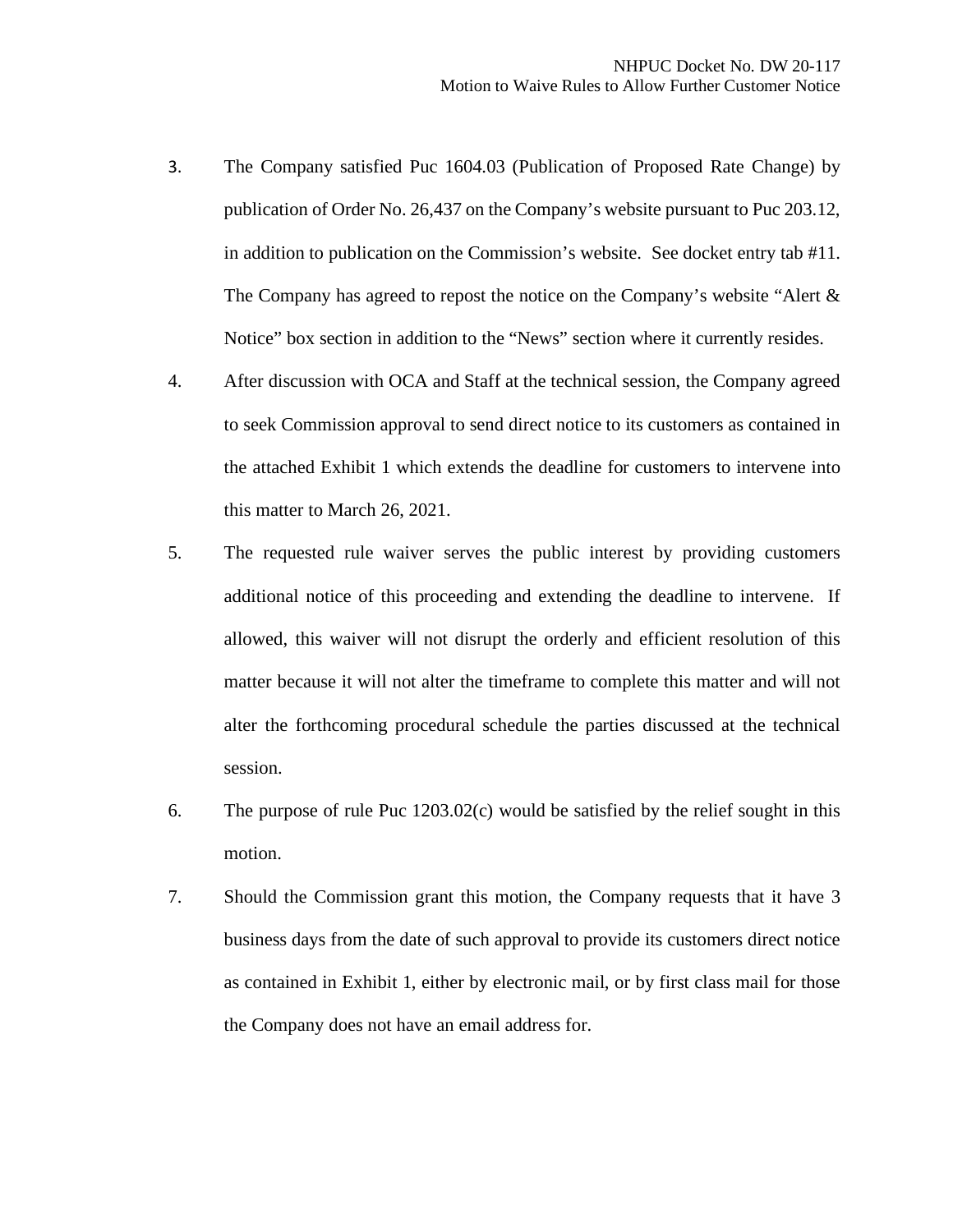8. For these reasons, HAWC respectfully requests that the Commission grant this motion, approve the notice attached to this motion as Exhibit 1, allow the company 3 business days from the date of such approval to send its customers this notice, and allow customers until March 26, 2021 to intervene into this matter.

WHEREFORE, The Hampstead Area Water Company, Inc., with the assent of counsel for the OCA and Staff, respectfully requests the Commission grant this Assented-to Motion to waive Puc rules to allow the relief requested herein.

Respectfully submitted,

THE HAMPSTEAD AREA WATER COMPANY, INC.

\_\_\_\_*/s/ Anthony S. Augeri* \_\_ Anthony S. Augeri, General Counsel

Dated: February 22, 2021

cc: electronic-Docket list